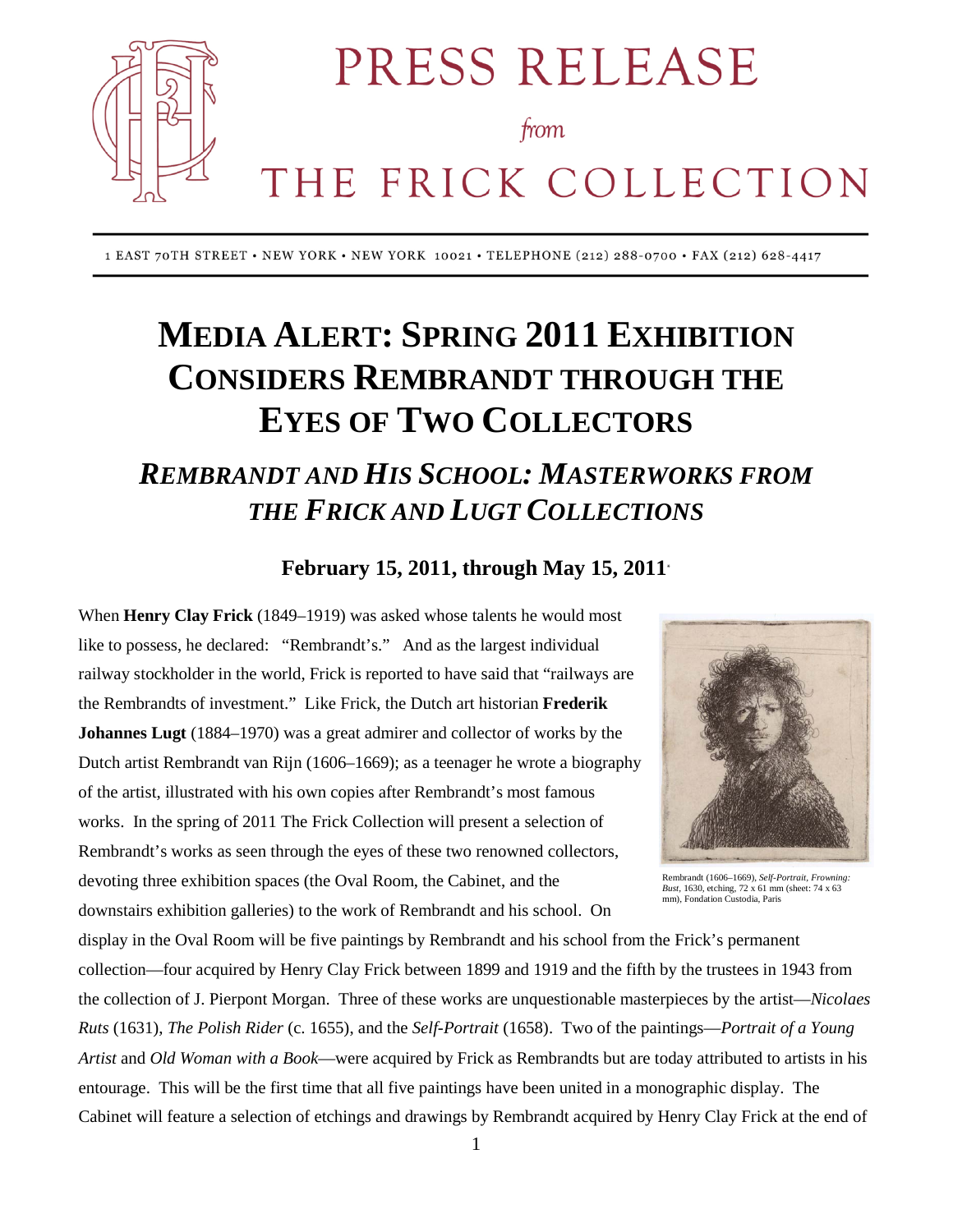his life. These works on paper, part of the founding bequest and therefore unavailable for loan, are rarely on display.



Rembrandt (1606–1669), *Nicolaes Ruts*, 1631, oil on mahogany panel, 46 in. x 34 3/8 inches, The Frick Collection, New York

On view in the Frick's downstairs exhibition galleries will be a loan exhibition of 66 works on paper by Rembrandt and his school from the collection of Frits Lugt, now housed in the Fondation Custodia, Paris. The Lugt Collection's extensive holdings of Rembrandt and Rembrandt-school drawings have been catalogued by the leading authority on Rembrandt's drawings, Peter Schatborn, whose two-volume publication, *Rembrandt and His Circle: Drawings in the Frits Lugt Collection*, is expected to appear later this year. Schatborn's selection of the Lugt Collection's finest works has served as the basis for this presentation, which will feature all eighteen drawings by Rembrandt, including such well-known masterpieces as *Woman Leaning on a Window Sill*, *Interior with Saskia in Bed*, *The Windmill on the Bulwark*, and *Shah Jahan*.

Among the prints from the Lugt Collection will be a group of Rembrandt self-portraits that record the artist in a

variety of costumes, settings, and humors, and create a powerful dialogue with the Frick's painted *Self-Portrait*. The exhibition is completed by 36 master drawings by Rembrandt's most prominent pupils and students, including Ferdinand Bol (1616– 1680), Lambert Doomer (1624–1700), Gerbrand van den Eeckhout (1621–1674), Carel Fabritius (1622–1654), Govaert Flinck (1615–1660), Samuel van Hoogstraten (1627–1678), Philips Koninck (1619–1688), Jan Lievens (1607–1674), and Nicolaes Maes (1634–1693). Several of these drawings were once thought to be by the master himself. The portion of the exhibition concerning works collected by Henry Clay Frick closes on May 15, but the works on loan from the Fondation Custodia, Paris, will remain on view through May 22.<sup>\*</sup>



Rembrandt (1606–1669), *Self-Portrait*, dated 1658, oil on canvas, 52  $\frac{5}{8}$  x 40  $\frac{7}{8}$  inches The Frick Collection, New York

*Rembrandt and His School: Masterworks from the Frick and Lugt Collections* is organized by Colin B. Bailey, the Frick's Associate Director and Peter Jay Sharp Chief Curator, in conjunction with Margaret Iacono, Assistant Curator, and Joanna Sheers, Curatorial Assistant. Principal funding for the exhibition is provided by The Christian Humann Foundation, Jean-Marie and Elizabeth Eveillard, and Melvin R. Seiden. Corporate support is provided by Fiduciary Trust Company International. The exhibition is also supported by an indemnity from the Federal Council on the Arts and the Humanities. The catalogue is made possible by the Robert Lehman Foundation, Inc. It is also underwritten, in part, by public funds from the Netherlands Cultural Services and by the Netherland-America Foundation.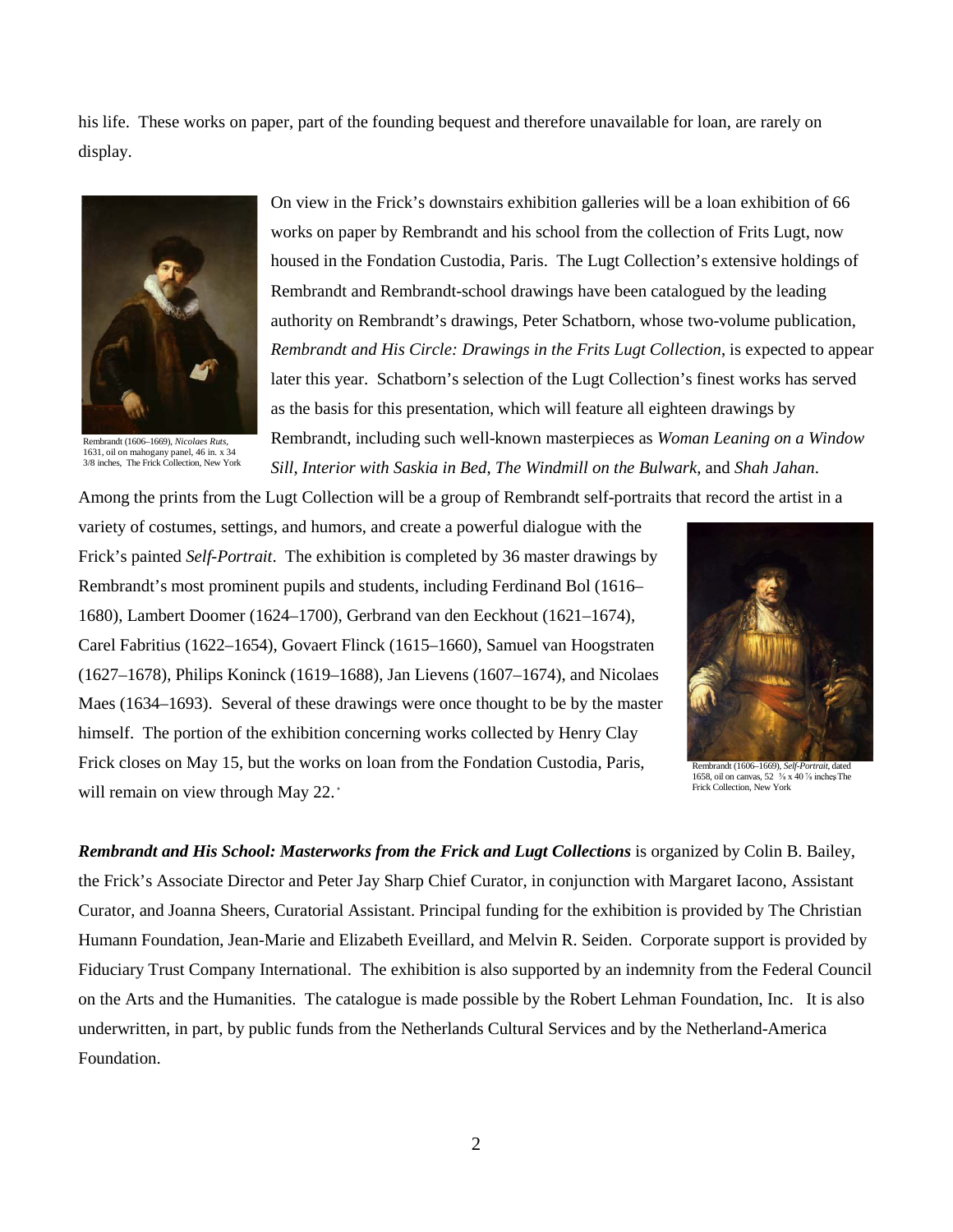#### **A BORN COLLECTOR, A SELF-TAUGHT ART HISTORIAN**



Rembrandt (1606–1669), *Interior with Saskia in Bed*, c. 1640–41, drawing, 142 x 177 mm, Fondation Custodia, Paris

The only child of a civil engineer from Amsterdam, Lugt left school at sixteen to pursue a career at the auction house of Frederik Muller & Company. He was a born collector, who, by the age of eight, had sold a significant gathering of shells to the natural history department of Amsterdam's royal zoo. By twelve, he talked his way into the print room of the Rijksmuseum to study the Dutch Golden Age drawings. Three years later he began work on a catalogue of this collection, with some 955 entries to his credit. A defining viewing experience for the young man was the great exhibition devoted to Rembrandt organized in

September 1898 to celebrate Queen Wilhelmina's coronation, where more than 120 paintings and 350 drawings were on display. Not only did the exhibition inspire the fourteen-year-old to write a biography of the artist, which he illustrated with his own drawings after Rembrandt's work, but it instilled in him a life-long admiration for Rembrandt, his favorite artist. (Lugt owned no fewer than thirty drawings attributed to Rembrandt, twenty of which are today considered as autograph, as well as a virtually complete set of his etchings.)

With the outbreak of the First World War and the collapse of the art market, Lugt left Muller's auction house to deal on his own and to pursue his scholarship on Dutch and Flemish drawings. He, his wife, and growing family five children in all—lived in an eighteenth-century country house in the province of Utrecht. Lugt and his wife traveled frequently to Paris, where he would be engaged over the next three decades in cataloging and publishing the Northern drawings in each of the city's principal public collections: the Petit Palais, the Musée du Louvre, the Bibliothèque Nationale de France, and the École des Beaux-Arts.

In his thirties, Lugt also began to collect in a more serious and systematic way, initially specializing in Dutch and Flemish drawings and prints, always his chief interest. During the 1920s, the decade in which Lugt made his most important acquisitions, he also bought fifteenth-century Italian drawings and eighteenth-century French sheets: in 1925, he acquired three drawings by Watteau in one week. The death of Lugt's father-in-law, in 1935, ensured that his family's financial situation was secure and allowed him to continue his research and writing without the constraints of holding an official position. Lugt was among the founders and principal supporters of the Rijksbureau voor Kuntshistorische Documentatie (RKD), the institute devoted to the study of Netherlandish art and artists, established in The Hague in 1930. With the onslaught of World War II, Lugt sent his most important prints and drawings in sixty registered envelopes to Switzerland, where he and his family resided between September 1939 and May 1940. They spent the rest of the war years in Ohio at Oberlin College, and Lugt crisscrossed the country delivering lectures at many institutions, including the Frick Art Reference Library. Having returned to